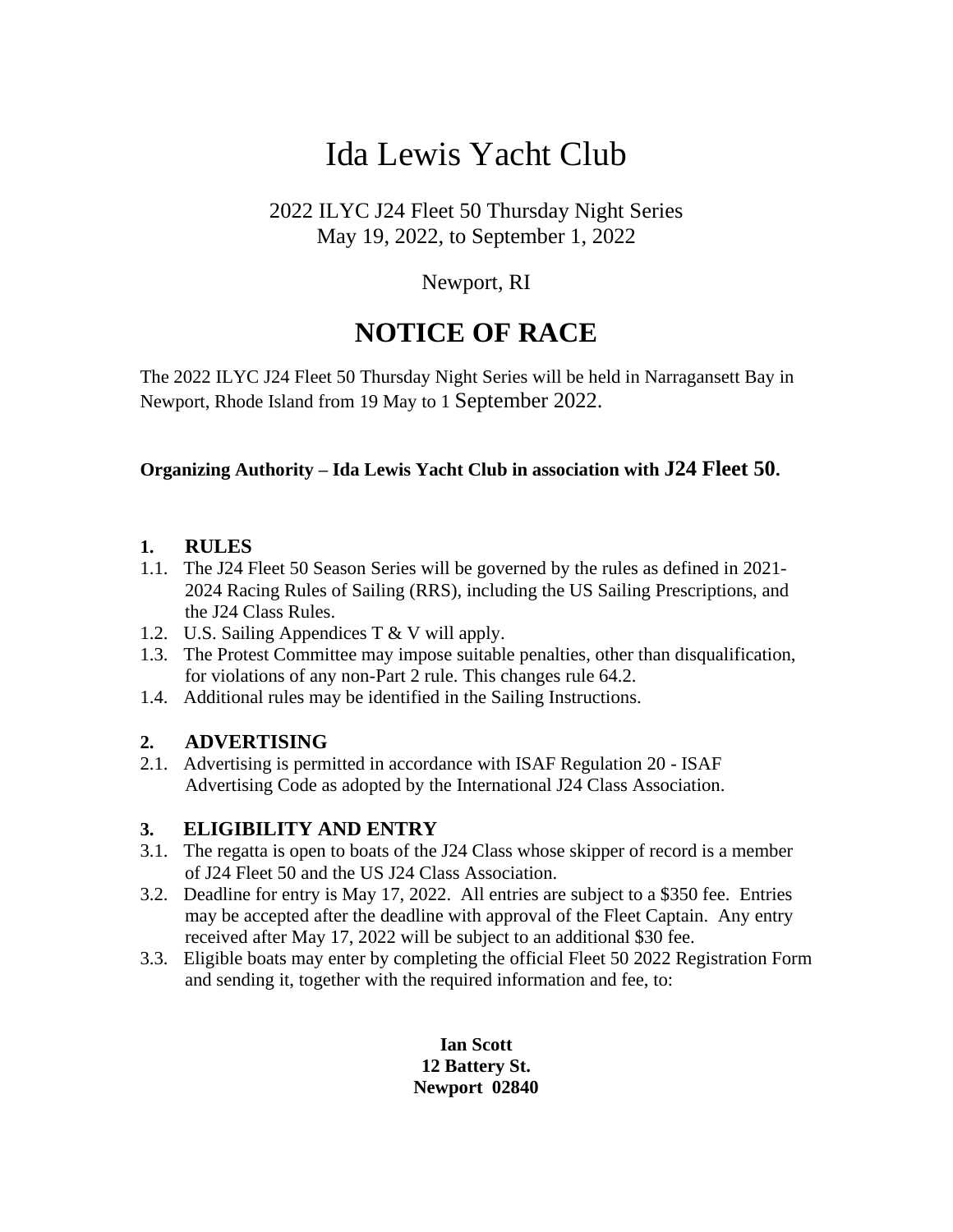- 3.4. Each participating boat shall be insured with valid third-party liability insurance with a minimum coverage of \$300,000 per incident or the equivalent. A current copy of the insurance certificate shall be always kept on board, and a copy should be sent in with your registration. Registrations will not be considered complete without the insurance certificate.
- 3.5. Boats which have not fulfilled these registration requirements will not be recorded as finished nor will they be scored in any races in which they participate prior to the completion of registration.

# **4. SERIES ORGANIZATION**

The regatta will be organized as a single series, the J24 Fleet 50 Overall Series

## **5. SCHEDULE**

5.1. The schedule for the regatta's Spring and Summer Series as shown in the table below.

| <b>Overall Series</b> | May $19th$ – Sept $1st$ |
|-----------------------|-------------------------|
|-----------------------|-------------------------|

- 5.2. Racing will start on May  $19<sup>th</sup>$  and races will be on Thursday evenings.
- 5.3. The scheduled time of the warning signal for the first race each day is 1805.

#### **6. MEASUREMENT**

6.1. Each boat shall possess a valid J24 Class measurement certificate.

#### **7. SAILING INSTRUCTIONS**

7.1. Sailing Instructions (SIs) SIs will be available at the Fleet 50 web site [\(http://www.J24Fleet50.org\)](about:blank) on or before May 15, 2022.

#### **8. VENUE**

8.1. The racing venue will use instructions and course options listed on the 2018-2021 South Bay Race Chart; Starts Southeast of Rose Island apply. The Chart is available at Sail Newport's main office.

# **9. COURSES**

- 9.1. Courses will use be selected from the Chart (NOR 8.1) or use marks selected from the Chart.
- 9.2. The Race Committee, at their discretion, may substitute an Inflated Racing Mark (e.g., an orange or yellow inflated mark) in lieu of a mark selected from the Chart.
- 9.3. Courses will be displayed on a Race Committee boat. Courses will be identified using the designations from the Chart or listing the marks of the course, the side on which they are to be left, and their rounding order.

# **10. PENALTY SYSTEM**

10.1. See NOR 1.2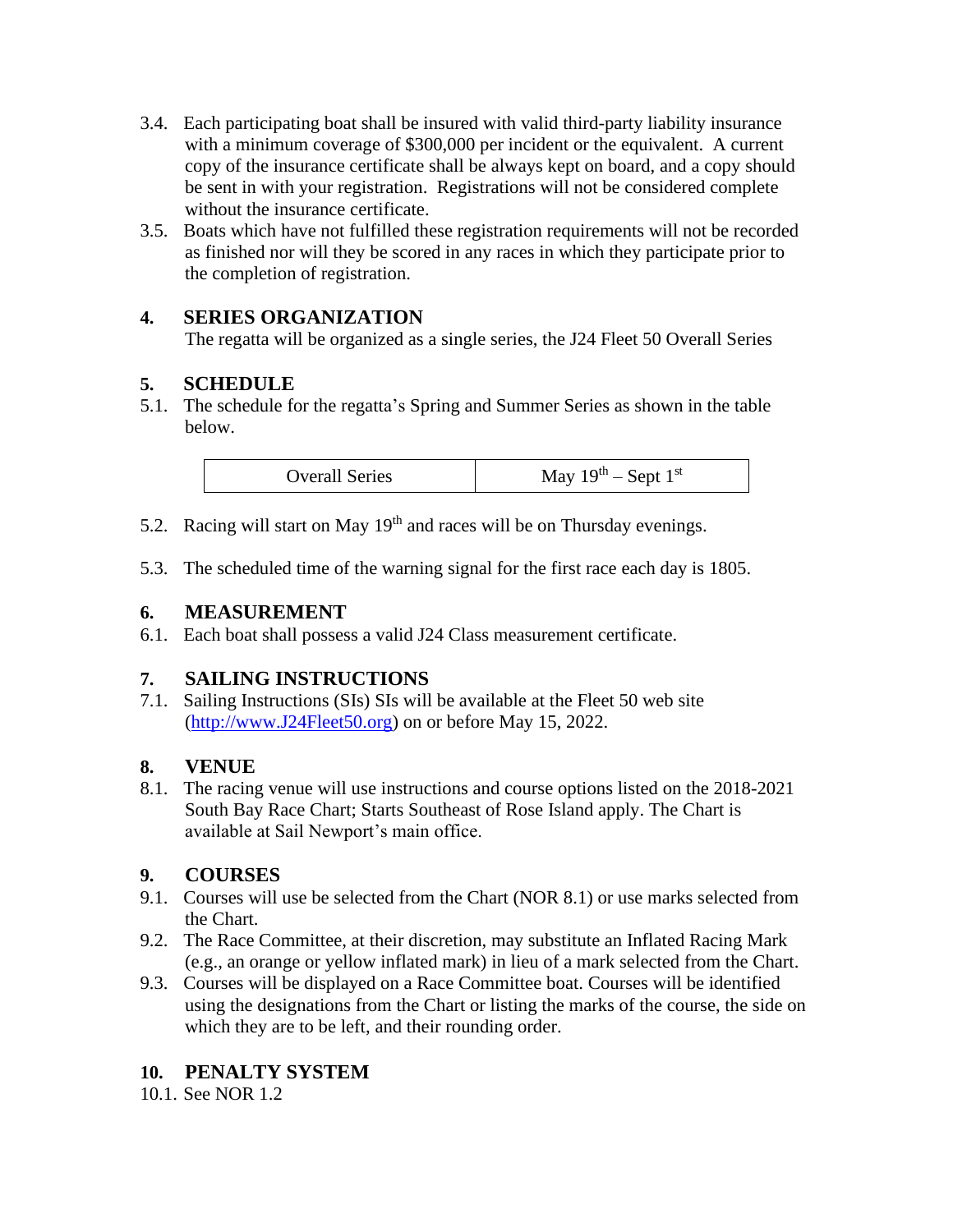#### **11. SCORING**

- 11.1. The scoring system is the Low Point System as described in 90.3 and Appendix A in the RRS.
- 11.2. A minimum of five (5) completed races is required to constitute the series.
- 11.3. When fewer than six (6) races have been completed, a boat's series score will be the total of her race scores. There will be one (1) throw out for every six (6) races scored. This changes RRS A2.
- 11.4. A boat's score for the regatta will be the sum of all her races in the series minus those discarded.
- 11.5. Average points will be scored for any boat that misses a race due to attendance at an away regatta. Advance notice shall be given if a boat intends to miss a race because of an away regatta. Please email Ian Scott at **Ian@crystalspring.net**, in advance, so that he can advise the Race Committee. Failure to notify via e-mail prior to the warning signal of racing on the day missed will not be grounds for redress. This changes rule 62.1.

## **12. RADIO COMMUNICATION and DATA TRANSMISSION**

- 12.1. Except in an emergency, a boat shall neither make radio transmissions while racing nor receive radio communications not available to all boats. This restriction also applies to mobile telephones.
- 12.2. The Race Committee will use **VHF CHANNEL 69** as its primary method of communications during racing. Competitors are invited to listen to all RC communications on the channel in the hopes that a clearer understanding of the Committee's intentions will result in better racing for all. Broadcasts are available as a courtesy only. Failure to make any Race Committee announcements shall not be grounds for seeking redress under RRS 62. Failure to receive or properly interpret these communications shall not be grounds for redress under RRS 62.

#### **13. PRIZES**

13.1. Prizes will be awarded to the top three finishers in the regatta. The Peter Milnes Trophy will be awarded to the top finisher, i.e., the Season Champion. The Bill Boatwright Trophy which is awarded annually by ILYC may be awarded to a Fleet 50 J24 non-professional sailor.

# **14. DISCLAIMER OF LIABILITY**

- 14.1. Competitors participate in the regatta entirely at their own risk. See rule 3, Decision to Race. The organizing authority will not accept any liability for material damage or personal injury, or death sustained in conjunction with or prior to, during, or after the regatta.
- 14.2. Competitors are required to complete the THURSDAY NIGHT SERIES WAIVER AND RELEASE OF LIABILITY which will be posted on the ILYC website under the J24 tab.

#### **15. CONSENT**

By participating in these races, competitors automatically grant to the Ida Lewis Yacht Club and J24 Fleet 50 (the Organizing Authorities) and any sponsors, the right in